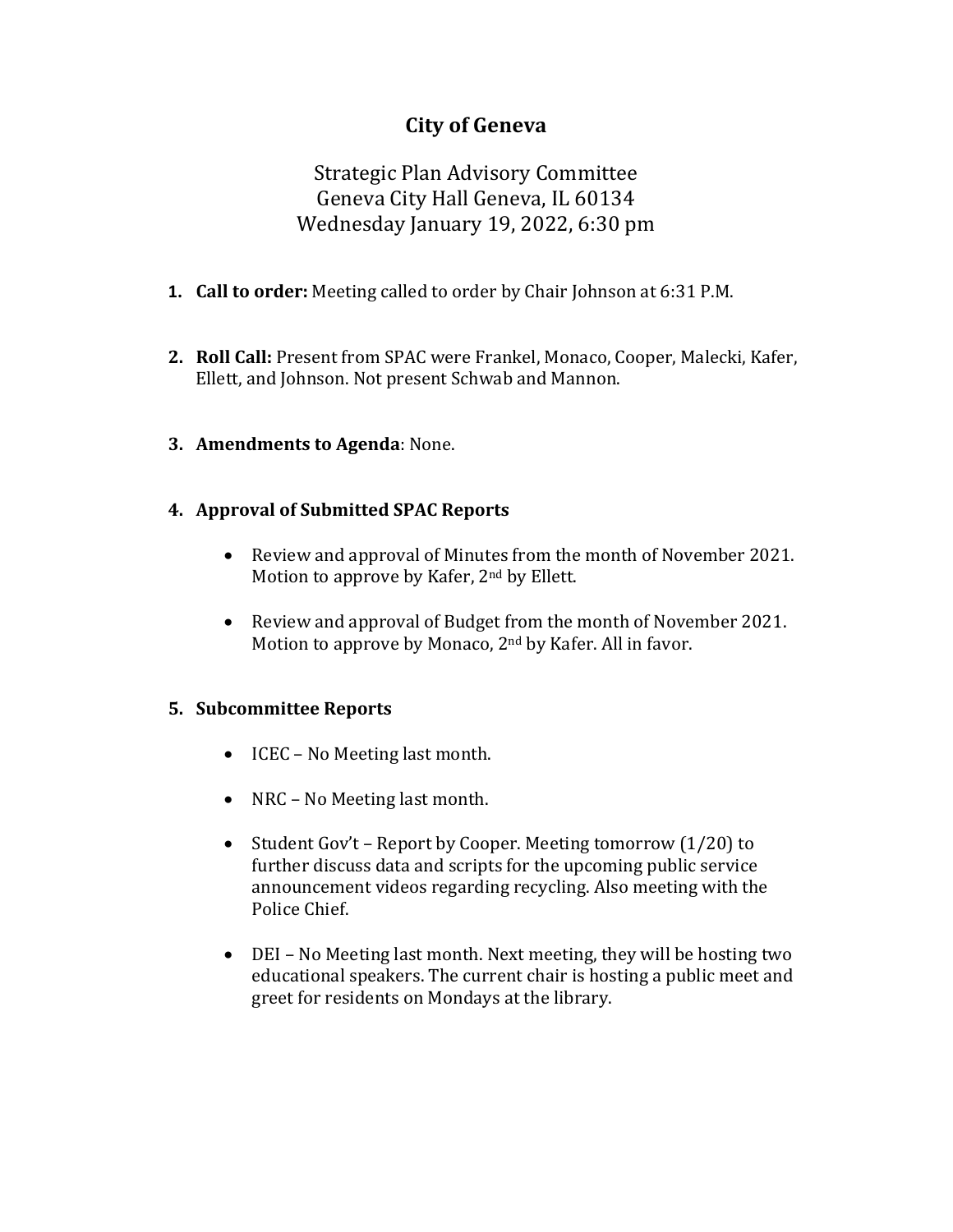## **6. 2022 Priorities and Work Plan Discussion**

McCready led SPAC in a planning exercise to identify work items, strategies, and goals for 2022 focus areas. SPAC identified topics for presentation and review with City Council in October 2022, discussion was focused on items that SPAC can achieve or substantially accomplish in months ahead.

### **Bike Pedestrian Plan**

SPAC discussed strategy for reacquainting itself with the existing plan, educating residents, and community needs. Areas of interest include;

- Reviewing role and history of bike pedestrian committee
- Understanding current plan (accomplishments and remaining items)
- Understanding community needs and connectivity
- Reacquaint the public with the existing plan
- Signage and existing plan
- Implementing items from current plan and budget process

### **Parkway Trees**

Members identified strategies for engaging public and partners in an efforts to see 2025 parkway trees planted by 2025. Topics discussed included;

- Strategies for raising awareness
- Developing communication or incentive
- Outreach and community engagement
- Residential vs Public parkway tree sites
- Progress reports and milestones

# **Recycling**

Members discussed overall state of recycling and how Geneva residents may improve recycling efforts. Potential work items include;

- Host a Public educational event(s)
- Review Geneva's current state of recycling (*are we successful with our efforts in public and at home?*)
- Inventory of existing programs and services
- What are other communities doing?
- Continue improving the metrics to track recycling
- Opportunities to have a visible and tangible impact at events
- Key Milestone Dates for 2022